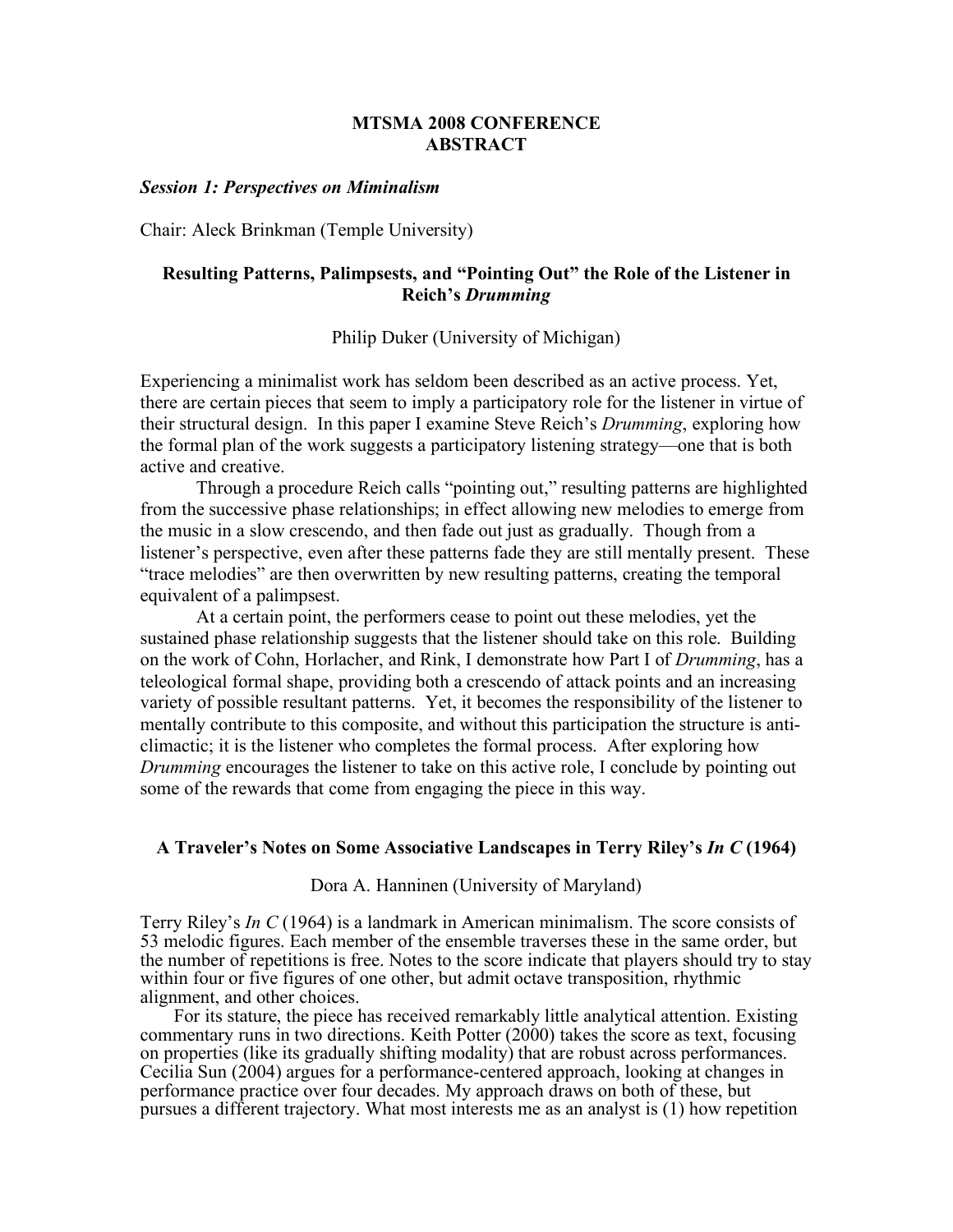of Riley's 53 figures forms and reforms complex musical textures; and (2) how these textures change within and between performances.

My previous work with associative sets and populations in music analysis, conjoined with ideas from landscape ecology provides a conceptual foundation. To these I add several concepts, including the associative landscape, which concerns the temporal disposition of associative sets and populations in a composition. Comparative analysis draws passages from four recordings: Columbia Masterworks (1968), 25th Anniversary (1990), Bang On A Can All-Stars (2001), and Ars Nova Copenhagen/Paul Hillier (2006). I look both at musical landscapes that unfold around a particular figure in different performances, and at patterns of stasis or change in the landscapes of a single performance. The goal is to advance a way of thinking about *In C* informed by the score, but attentive to the diversity of individual performances.

#### *Session 2: Form in Romantic Music*

Chair: David Weisberg (William Paterson University)

## **Progressive Trends in Variation Form: Robert Schumann's Piano Sonata in F minor, Op. 14,** *Quasi Variazioni*

Hiu-Wah Au (Elizabethtown College)

Entitled *Quasi Variazioni*, the third movement of Robert Schumann's Piano Sonata in F minor, Op. 14, displays features that are not usually associated with variation form. In a typical eighteenth- and nineteenth-century variation set, the theme is often a selfcontained unit, whose form and voice leading are often preserved throughout the set. But in the case of Schumann's Op. 14, the theme presents an unusual tripartite ABC form, its half-cadence ending evoking the tradition of continuous variation. Along with the theme's peculiar formal plan, the variations also exhibit marked differences from the theme in form and middleground structure. The factor that contributes to these differences is the manner in which Schumann treats the theme. Instead of regarding the theme as an entity to be varied as a whole, Schumann treats the theme's voice-leading and harmonic elements as discrete components that are developed independently of one another. By reworking and combining these elements, Schumann progressively transforms the form and middleground of the theme. Significantly, these changes serve a global purpose. Variations 1 and 2 complement and provide harmonic and melodic closure to the theme. Variations 3 and 4 are structurally more remote from the theme than Variations 1 and 2. They rework the signature motivic, harmonic, and voice-leading elements from the theme and Variations 1 and 2. Variations 3 and 4 are therefore related to the theme only indirectly, via Variations 1 and 2.

## **Criteria of "Success" and "Failure" in Mahler's Sonata Recapitulations**

Seth Monahan (Yale University)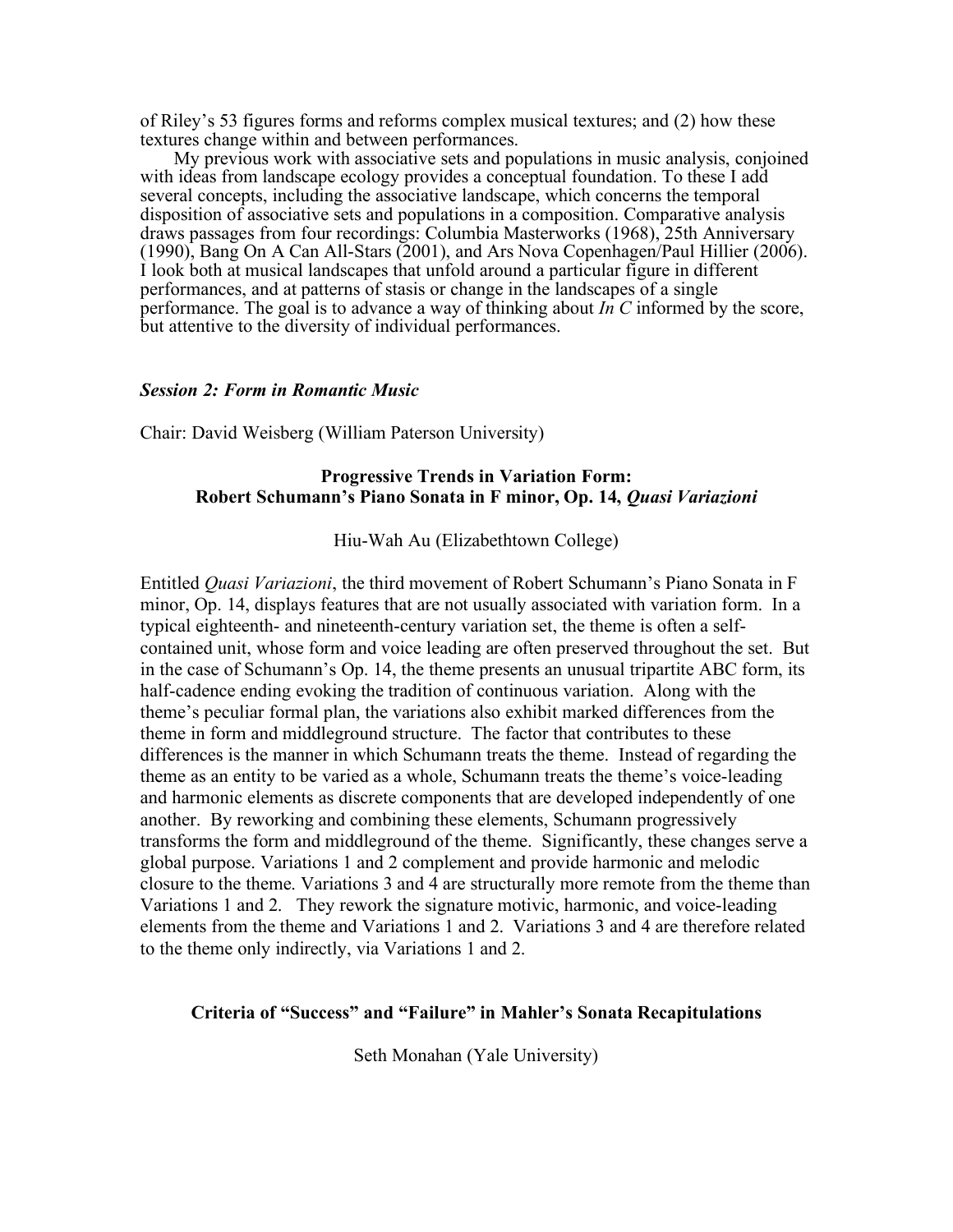One of the most powerful concepts in James Hepokoski and Warren Darcy's Sonata Theory is the idea that the eighteenth-century sonata is structured around a set of generic musical *tasks* or *goals*—an image that refashions the genre as kind of a paradigmatic musical plot. This plot hinges on the attainment of two special perfect authentic cadences by the sonata's secondary theme (S): the non-tonic moment of *essential expositional closure*; and the correlative tonic PAC, the moment of *essential structural closure*, which cinches the recapitulation. The authors' action-oriented view of the genre entails a strong hermeneutic component, since when either load-bearing cadence is not attained, they propose that we hear this as a mode of processive "failure," typically with ramifications on what follows.

This study shows that "recapitulatory failure," as a formal/dramatic category, has tremendous purchase in the interpretation of Mahler's symphonic sonata movements. I show that through the Sixth Symphony, Mahler links expression and formal process with striking regularity: all of his early- or middle-period sonata movements that end affirmatively, in a major key, feature properly functioning recapitulations—those that bring non-tonic expositional material into the tonic (or a "redemptive" coda that amends a failed recapitulation). By contrast, the sonatas that end tragically, in a minor key, show themselves incapable of such tonal resolution. Just as strikingly, the pattern changes in Mahler's late maturity: I show that from the Seventh Symphony onward, Mahler seems less inclined to dramatize the tonic/non-tonic tensions basic to eighteenth-century sonata rhetoric.

#### *Session 3: Jazz Theory and Analysis*

Chair: Christopher Doll (Rutgers University)

## **Chromatic Juxtaposition and Superimposition in Jazz Improvisation: Side-slipping**

Eunmi Shim (Worcester Polytechnic Institute)

Side-slipping is one of the most important devices of chromatic juxtaposition and superimposition in jazz improvisation, also called side-stepping or outside playing. Recognized as an advanced concept in jazz improvisation, it is a form of temporary bitonality where chromatic harmony is superimposed over the standard harmonic progressions.

Side-slipping typically creates tension by inserting a chromatic harmony a half step away from the original chord, which causes harmonic displacement on two levels. On the horizontal level melodies outlining two different keys are juxtaposed and this, on the vertical level, creates a dissonance between the underlying harmonic movement and the surface harmonies. Jazz theorists have explained side-slipping as a tonal shift or outside playing, because the improviser is deliberately "slipping in and out of the tonality."

This paper will examine how side-slipping is used in a recording by the jazz pianist Lennie Tristano (1919-78), titled "Line Up" (1955). Tristano played a pioneering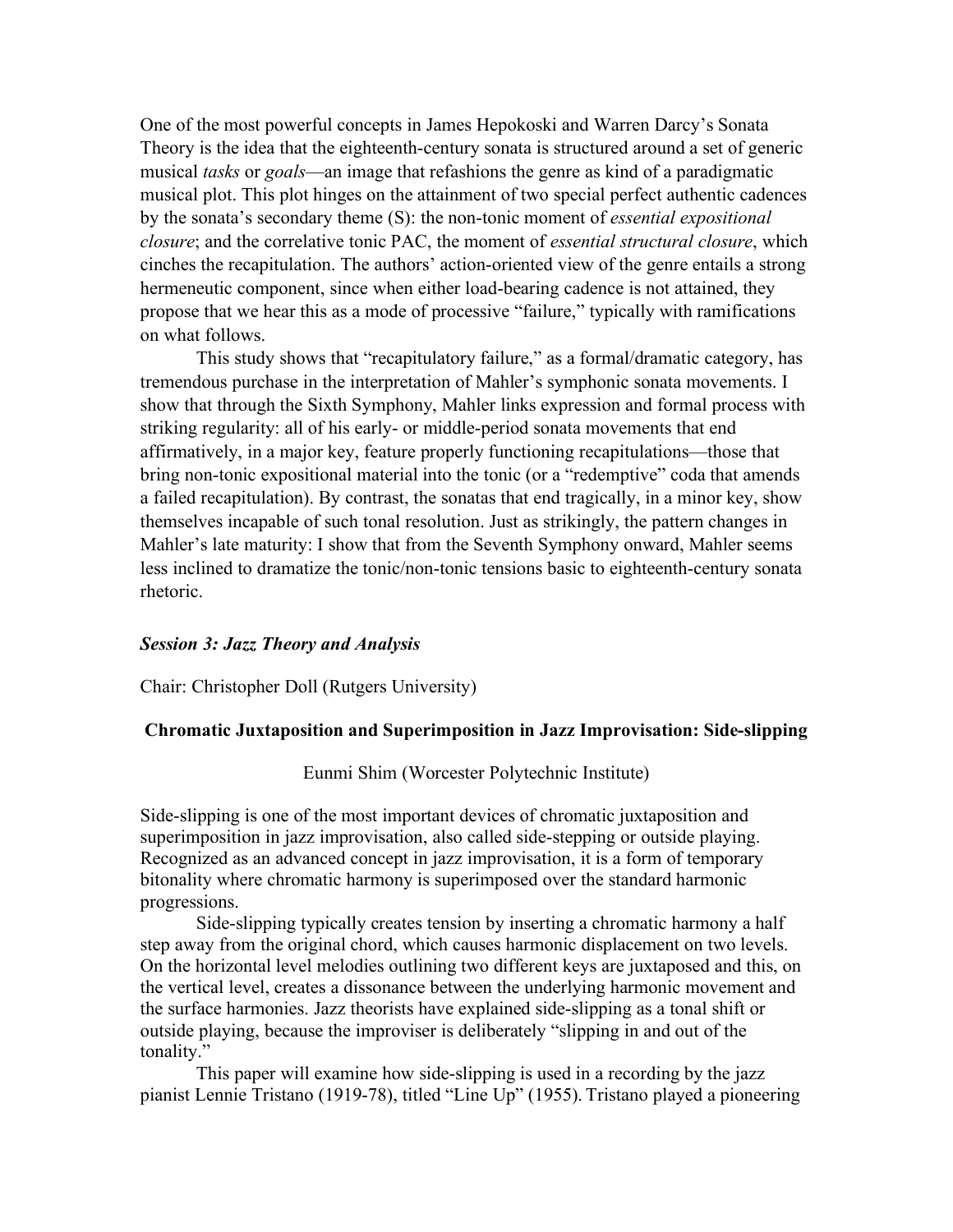role in his use of advanced harmony in jazz, and especially impressive is his inventiveness in combining side-slipping with other parameters of music, mainly melodic and rhythmic organization; the resulting concurrence of the harmonic rhythm with the surface rhythm and contour rhythm can be explained by the concept of concinnity.

Tristano's solo in "Line Up" demonstrates how his use of chromatic harmony goes beyond embellishing the basic chordal structure at the local level, but rather transforms the formal structure of the model at the higher level by imposing his own superstructure on the underlying harmonic progressions.

### **History of Jazz Theory, 1920-1950: Materials in the Library of Congress**

Janna Saslaw (Loyola University)

Many jazz musicians believe that before George Russell's influential book, *The Lydian Chromatic Concept* (1954), there was nothing written on the subject of jazz theory. While no earlier volumes were dedicated to jazz theory exclusively, many publications from the first half of the  $20<sup>th</sup>$  century contain substantial discussions of matters that could be considered theoretical. A survey of materials in the Library of Congress reveals certain trends about the nature of jazz writings from the 1920s, '30s, and '40s, as illustrated by representative works by Samuel T. Daley (1920s), Frank Skinner and Teddy Wilson (1930s), Duke Ellington and Billy Taylor (1940s). Writings from the 1920s tend to focus their theoretical discussions on chord types and embellishments. In the 1930s, the sonic resources and harmonic materials of the dance bands and orchestras began to receive attention. The 1940s publications often focus on famous jazz figures and their personal styles.

### **Circular Thinking – A Round Table on "Blue in Green" and "Nefertiti**

Steve Larson (University of Oregon) Henry Martin (Rutgers University-Newark) Steve Strunk (Catholic University) Keith Waters (University of Colorado-Boulder)

Herbie Hancock described one of his mid-1960s jazz compositions by saying "it doesn't have any cadences; it just keeps moving around in a circle." Many such "circular tunes" emerged in the 1960s (and were particularly associated with Miles Davis). Circular tunes contain an intriguing formal overlap that both requires and camouflages the return to the top of each chorus. Musical events taking place at the end of the chorus avoid closure and link to the return at the top, which then no longer sounds like a beginning.

In our presentation, four jazz scholars examine two circular tunes: "Blue in Green" (attributed to Miles Davis, but probably composed by Bill Evans, from their seminal 1959 recording *Kind of Blue*) and Wayne Shorter's "Nefertiti" (from Davis's 1967 album *Nefertiti*). Our analyses of the harmonic, voice-leading, and hypermetric aspects of these tunes (and of our own transcriptions of passages drawn from these recordings) suggest that Hancock's comment about cadence avoidance captures one important part of their structure. But we also reveal how these compositions go beyond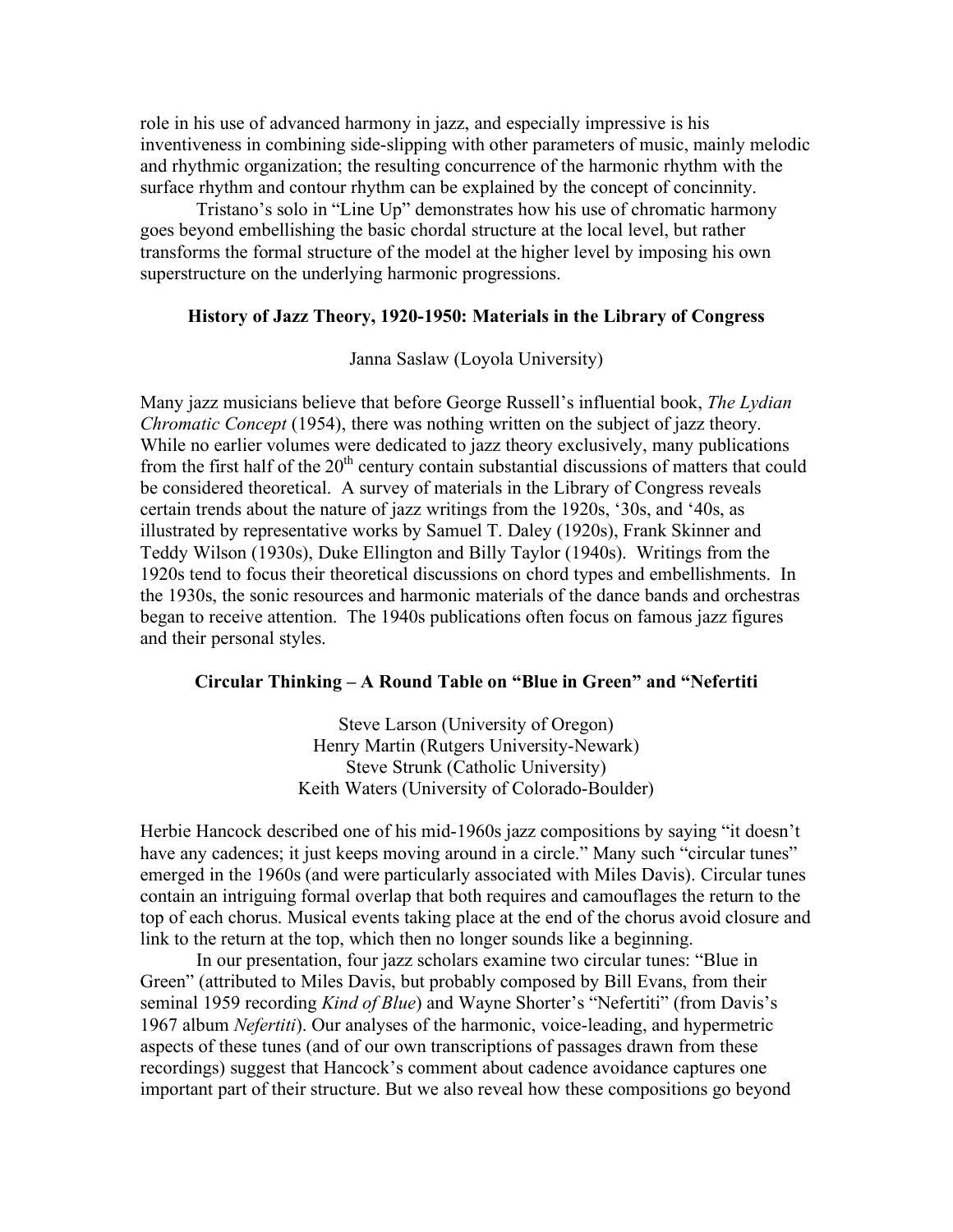cadence avoidance and rely on pattern completion to create circularity, and show how strategies for closure and continuity enhance formal ambiguity in jazz composition and improvisation.

## *Session 4: Archetype, Illusion and Ambiguity*

Chair: Stephen Soderberg (Library of Congress)

### **The Ironic Narrative-Archetype in Tonal Music**

Michael Klein (Temple University)

This paper builds on recent work that demonstrates how Northrop Frye's theory of narrative archetypes can be useful in music analysis. The paper focuses particularly on the ironic narrative-archetype in tonal music and argues that ironic compositions function to question conventions of musical form and extra-musical meaning. The paper begins with a brief exposition of the four narrative archetypes: romance, comedy, tragedy, and irony. Each of these archetypes governs one or more expressive genres (Hatten 1994) and has an association with a modal projection. The comic archetype, for example, includes the tragic-to-triumphant expressive genre, which is characterized on a deep level by the modal projection from minor to major across the endpoints of a composition. The ironic narrative archetype crosses all expressive genres and involves a modal projection from major to minor, which is highly marked in tonal music. Ironic compositions, this paper argues, unfold an ironic defeat of an extra-musical hero, projected in the musical persona of the composition. The defeat of that hero questions the ideology of the expressive genre within which the music resides. The paper illustrates this theory of ironic narratives with analyses of two compositions: Chopin's Nocturne in B, op. 32/1, and Brahms's Rhapsody in Eb, op. 119/4. In each case, the conventions of a genre—nocturne (Chopin) and heroic march (Brahms)—fail to be realized in the final moments of the musical work, asking the listener to question the ideology of those conventions.

### **Irony and Illusion in the Second Movement of Beethoven's Piano Sonata, Op. 101**

Danny Arthurs (Indiana University)

In contrast to the pastoral first movement of Op. 101, the heroic surface of the scherzo movement is not without irony. The voice leading of the movement suggests a more complex character than the extroverted signifiers, such as the galloping dotted rhythms and pointed articulations, tend to project. Indeed, it is odd that a highly disjunctive melody, together with a chromatic descending bass line, are both used to depict a heroic march (as Beethoven calls it), rather than the somber setting suggested by the underlying voice-leading. In addition to a Schenkerian approach to the interpretation of this movement, a hermeneutic approach may help reconstruct a narrative of obstacles that a supposed protagonist must struggle to overcome. While a voice-leading sketch may not overtly indicate the pastoral qualities that are expressed by a combination of extroverted signifiers, schematic representations nevertheless reveals an amalgamation of the heroic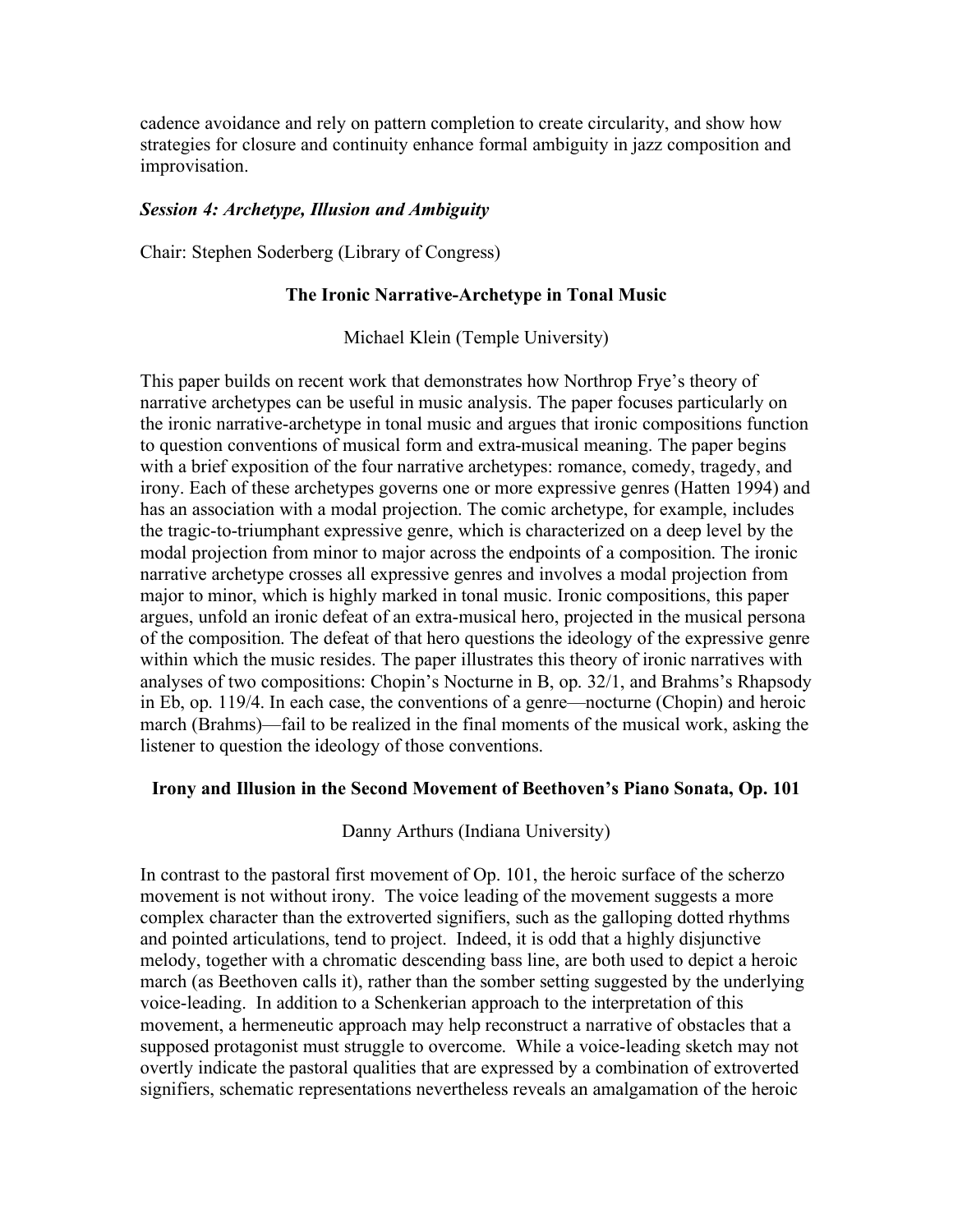with the mournful. In this discussion, a voice-leading sketch of the first 54 measures of the movement are examined in order to show that in spite of the overtly heroic qualities, a Schenkerian approach reveals qualities more apt for a lament setting, placing surface in opposition to structure. The reconciliation of features revealed by a semiotic approach versus observations revealed by a prolongational approach is also discussed. While the movement is titled a march, the ironic and illusive qualities ultimately reveal a darker quality not typical of the scherzo movement in the major-mode sonata cycle, representing yet another innovation of Beethoven's late period sonatas.

## **Musical Ambiguity as Poetic Reflection: Mahler's Kindertotenlieder, No. 1, "Nun will die Sonn' so hell aufgeh'n!"**

## Peter Leibensperger (Temple University)

In his *Literatur und Musik*, Hans Mayer called Gustav Mahler a "usurper" of texts, "relinquishing any kind of musical psychology." Several analysts have sought to rebut this allegation by studying large portions of Mahler's work and drawing general conclusions about the symbolism in his music. However, these broad patterns cannot be applied consistently to individual works, and they provide inadequate proof of Mahler's concern with poetic interpretation. A detailed analysis of Mahler's "Nun will die Sonn' so hell augeh'n!" from *Kindertotenlieder* reveals a consistent and intuitive musical reflection of the poetry, even at the expense of musical conventions. A Schenkerian approach illuminates several devices and anomalies, including unconventional orchestral textures, frequent modal shifting, static chromatic voice-leading, a background aberration, and hidden repetition. These anomalies are paired with aspects of the deep psychological conflict that is implied by the text, and a comprehensive analogy is established between them. In this way, underlying musical devices are linked with subtle poetic elements. While it is unlikely that Mahler intended for these musical devices to be viewed in the context of an analogy, the established parallels hold with remarkable consistency, demonstrating Mahler's profound musical psychology and faithfulness to the text.

## *Session 5: Dueling Perspectives*

Chair: Michael Klein (Temple University)

# **Revealing Another Voice: The Bakhtinian Hybrid in Stravinsky's Late Style**

Lynne Rogers (William Paterson University)

Igor Stravinsky's later serial works –from *Movements* (1958-59) through *The Owl and the Pussy-Cat* (1966)– display highly innovative dodecaphonic techniques. At the same time, these thoroughly serial pieces host numerous events that evoke the devices, structures, and principles of tonal music. Through their frequency and prominence, these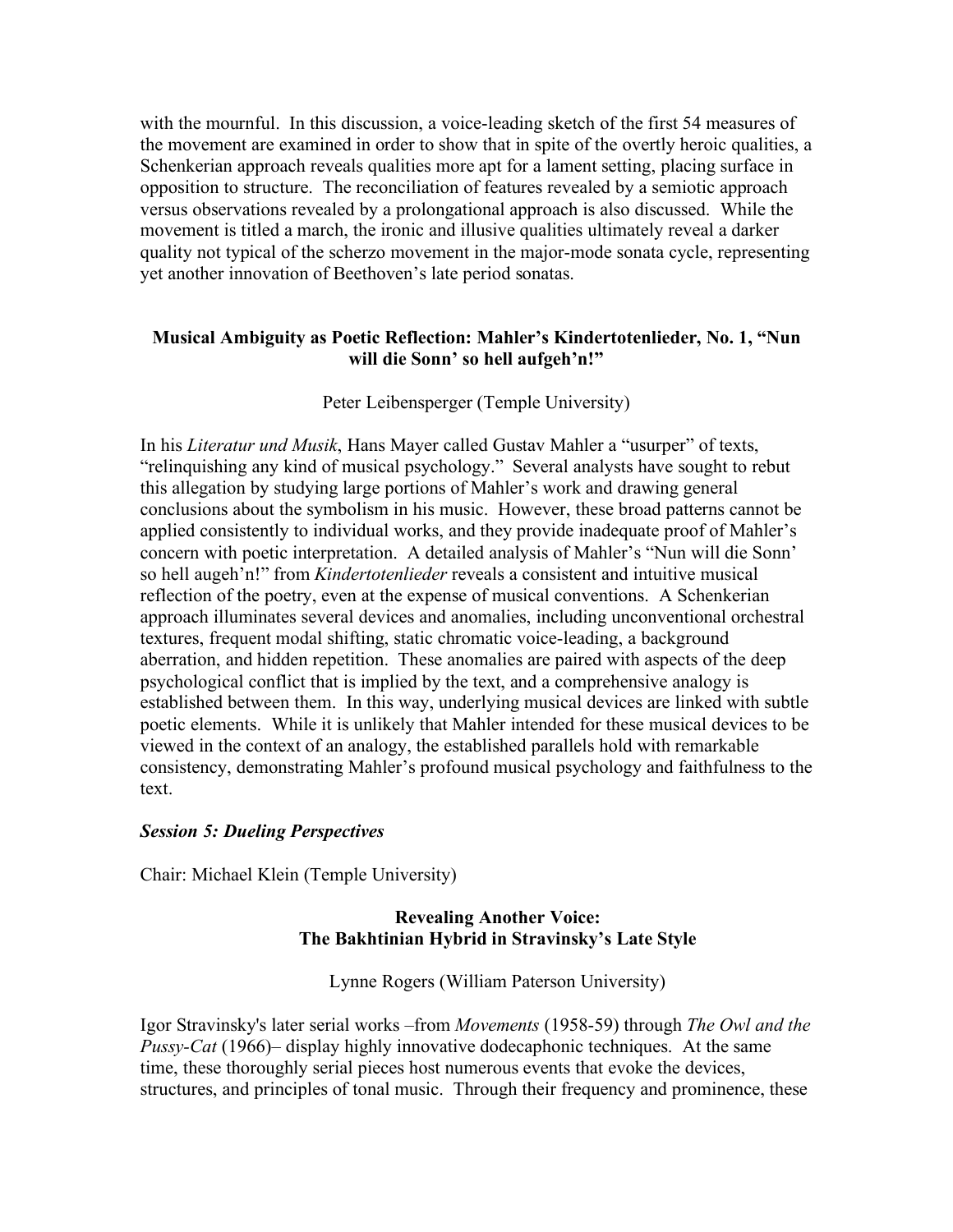"tonal allusions" constitute a hallmark of Stravinsky's later serial repertory and demand interpretation not as isolated novelties but rather as essential features of the works.

A vehicle for such an understanding may be found in a musical adaptation of Bakhtin's concept of the *hybrid*: the combining, within an utterance, of two or more linguistic consciousnesses, only one of which is literally present. Within a hybrid construction in Stravinsky's later serial works, serialism is the resident language, while a second –tonality– is suggested. A work's tonal allusions are understood as events functioning within a narrative told in the tonal voice while the serial voice recounts its own tale. Viewed in this manner, tonal allusions go beyond the momentary, obvious triggering of associations to engage in a dialogue that has significant structural and hermeneutic implications.

Through analyses of representative passages from major late works I will demonstrate how approaching this repertory through a dialogic lens reveals expressive and structural riches that would otherwise remain hidden

## **Ebbbb: Tovey's Whimsy**

#### Eric Wen (The Curtis Institute of Music)

In his commentary on Beethoven's "Appassionata" Sonata, Donald Francis Tovey whimsically describes a note as representing an E quadruple-flat, instead of C natural as written. Tovey explains that this unusual notation would have resulted from spelling a series of harmonic progressions literally. No sooner than he indulges in this whimsical aside, Tovey dismisses it altogether, remarking, in his characteristically understated British manner, "we will not enquire into the relation of Ebbbb to the home dominant, but will attend to serious matters."

This paper will examine the development section of Beethoven's "Appassionata" Sonata in light of Tovey's curious enharmonic perspective. Although intended to point out the absurdity of interpreting harmonic progressions literally, Tovey's whimsical fantasy into the world of multiple sharps and flats reveals a clear understanding of the tonal implications of this passage. In contrast to Tovey's fanciful reading, the well-known analysis by Heinrich Schenker, the "other" leading theorist of the  $20<sup>th</sup>$  century, represents a more austere, distant perspective. Schenker shows the large-scale unity of the details in the development to the background structure, and reveals motivic connections through detailed voice-leading graphs.

Although the merging of ideas by Tovey and Schenker would appear to be incongruous, it is the claim of this paper that both viewpoints are not mutually exclusive. In fact, adopting their widely different perspectives helps contribute towards an understanding the tonal meaning of this passage. Although this paper will offer a different analytic interpretation from Tovey and Schenker, it will also reconcile the two different vantage points by these two influential analysts. Furthermore, this paper will address the expressive meaning of the tonal organization within the dramatic character of the movement as a whole.

#### *Session 6: Faure and Ravel*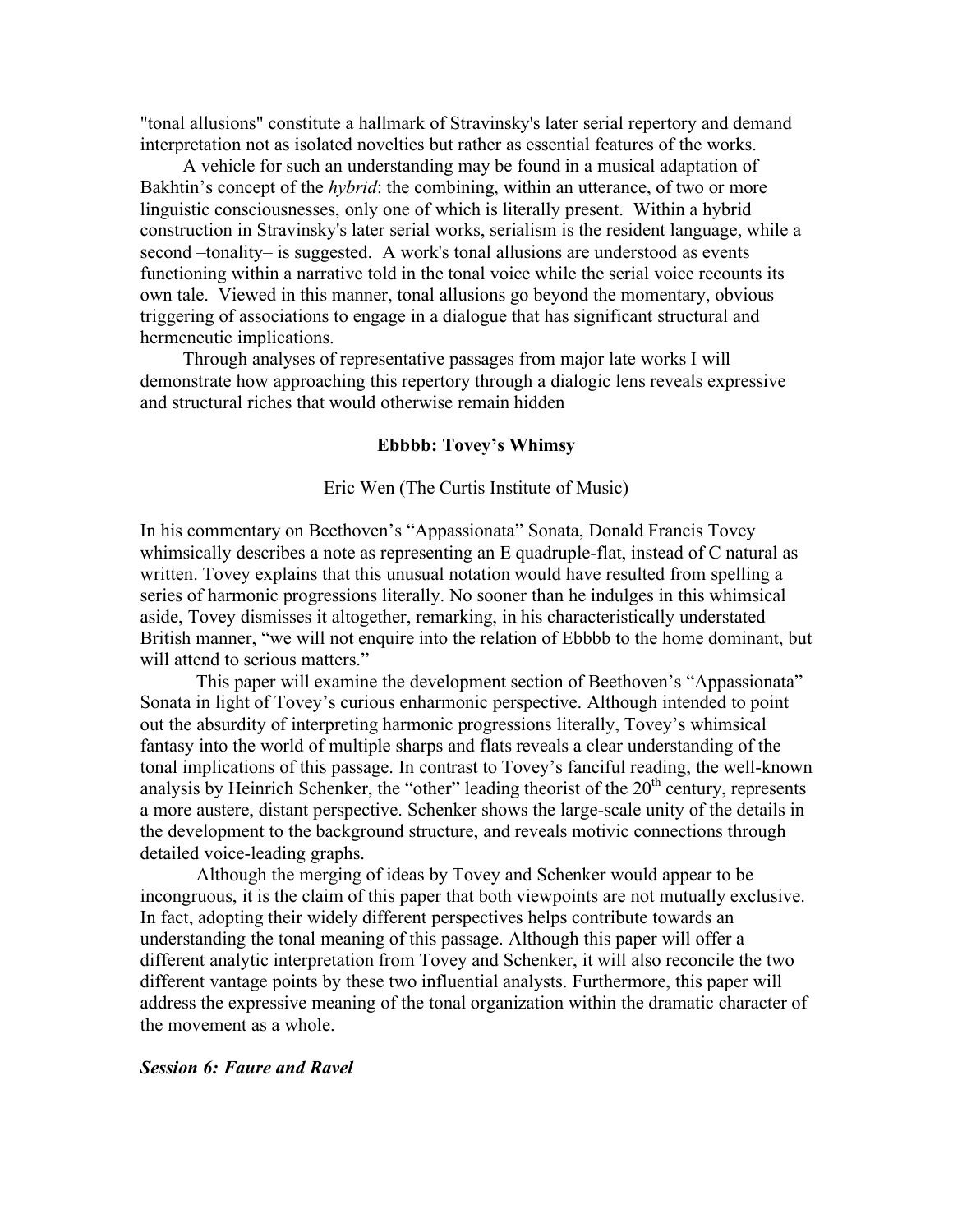Chair: Anton Vishio (New York University)

#### **Whole Tone Saturation and Tonality in Ravel's** *Trio***, first movement**

Jenny Beavers (The University of Texas at Austin)

There is considerable debate about the nature of Ravel's harmonic language throughout his entire oeuvre. Simply put, is it tonal? I will attempt to answer this question with regard to the first movement of his 1914 *Piano Trio*, a composition that gravitates between the extended whole-tonicity of his early works on the one hand, and the more traditional harmonic syntax of his later works, on the other.

My discussion will explore the explicit and implicit role of the whole tone within the diatonic framework of A minor/C major, and relate these findings to the sonata design of the first movement. A linear analysis reveals how Ravel manipulates harmonic and formal expectations by allowing the whole tone to permeate and, to a significant extent, direct the activity of each structural level: from foreground representations in the opening melody to middleground sequences, the whole tone traverses from the background melodic line to the harmonic scaffolding of the bass. This whole-tone unification at the structural level encapsulates Ravel's increasing interest in combining non-tonal elements within a decidedly tonal idiom, a harmonic technique prominently featured within the *Trio*.

### **Fauré and the Art of the Sequence in** *La Chanson d'Ève*

Clare Sher Ling Eng (Yale University)

Recent scholarship on the sequence has focused on two areas: (1) the history of its use and theory, and (2) its classification. While there has been disagreement over definition, terminology, and whether it should be regarded as a harmonic or melodic phenomenon, the literature has consistently affirmed that the 'life cycle' of the sequence extended from the  $17<sup>th</sup>$  to the late-19<sup>th</sup> century, between Corelli and Wagner. We are told that sequences ceased to be used when musical aesthetics came to disfavor repetition. Fauré's *La Chanson d'Ève*, op. 95, however, compels one to question whether the sequence saw its apotheosis in Wagner, and challenge the aesthetic judgement that there was no 'good' use of it after Wagner. Fauré relies extensively upon sequencing and repetition, yet this song cycle is neither monotonous nor expressively impoverished—the primary aesthetic reasons given for discouraging their use.

I analyse Fauré's use of repetition and sequencing to demonstrate the multiplicity of roles repetition and sequences can perform within a song. Three aspects are discussed in particular: (1) their relationship to text, (2) structural voice leading, and (3) their contribution to harmonic rhythm. I suggest that, contrary to popular belief, there were tonal compositions that successfully used repetition and sequencing after Wagner. More generally, I urge a reassessment of our current view of turn-of-the-century musical aesthetics, and a consideration of whether we should allow a handful of didactic texts to speak to what can be beautiful in music instead of actual compositions.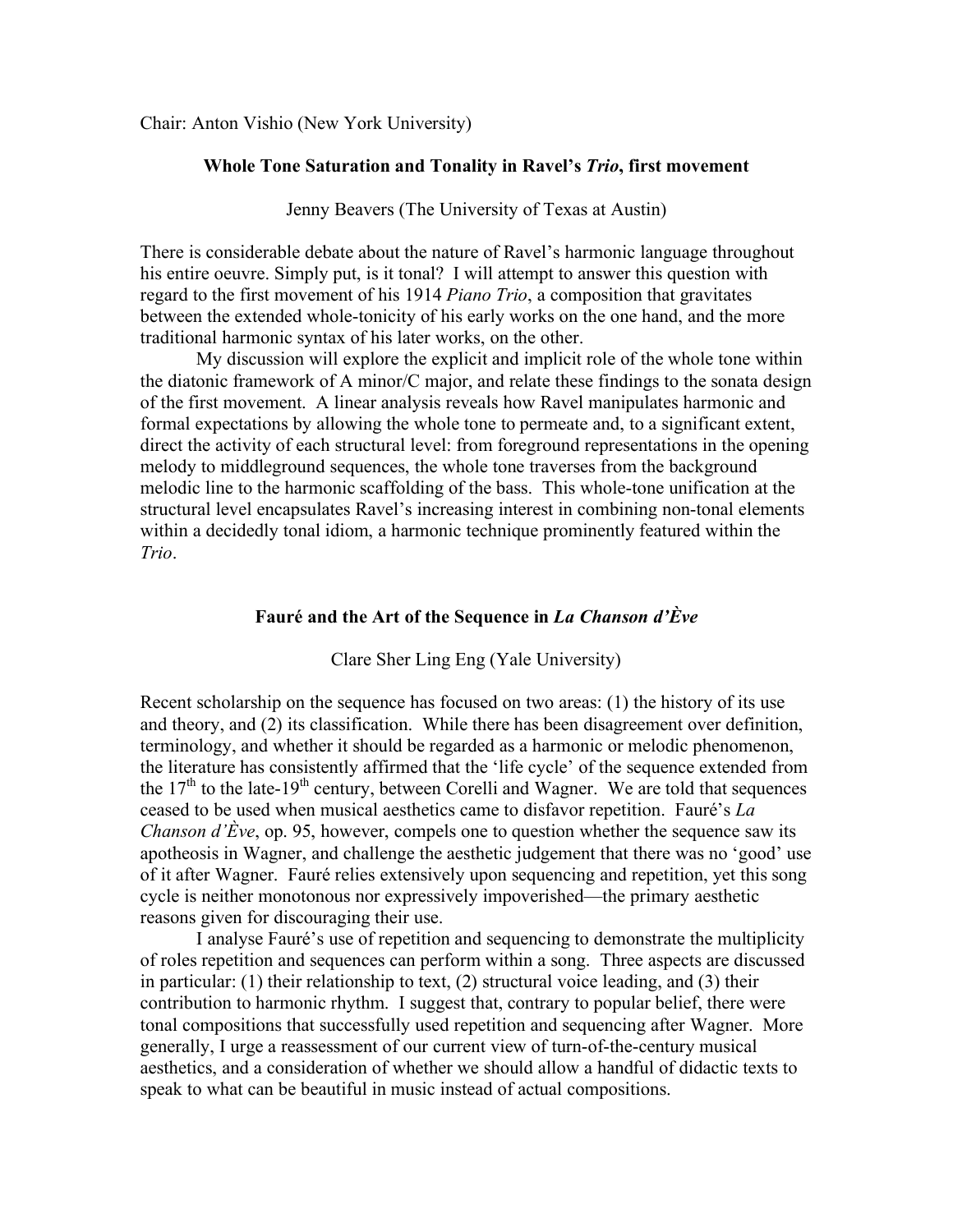## **"A Rarefied Evocation of Delicate Beauty": Gabriel Fauré's "Je me poserai sur ton Coeur"**

Adam Ricci (University of North Carolina at Greensboro)

The rhythmic and textural homogeneity of Gabriel Fauré's late songs, in combination with their harmonic complexity, have made them elusive to analyst and performer alike. As Robert Gartside puts it, this "is fragile music that, if poorly performed, will be bland and without flavor." This paper will suggest some ways into this music, both from the perspective of the listener and the performer, focusing in particular on "Je me poserai sur ton coeur" from *Le Jardin clos* (op. 106). Fauré selected the song texts for the cycle from the collection *Entrevisions* by Charles van Lerberghe, a Belgian Symbolist poet. In poetry by the Belgian Symbolists, according to Donald Friedman, "exterior landscape serves as the designation of the interior," and "Je me poserai sur ton coeur" serves as a perfect example: the text links the image of the open sea to the lover's heart. Robert Orledge calls Fauré's setting "a rarefied evocation of delicate beauty." Chief among the features of the song is rhythmic complexity, including surface syncopation, irregular phrase lengths, and hemiola. The pitch dimension includes a cyclic large-scale progression, a tetrachordal motive that undergoes significant transformations, and tonicized areas that are symmetrically disposed about the tonic. My analysis will focus on the interaction between these various elements and on how Fauré's setting serves as a particular interpretation of the poetry.

## *Session 7: Re-conceptualizing Musical Forces and Dimensions*

Chair: Nancy Rao (Rutgers University)

# **Upward Bound: Some Thoughts on Agency and Musical Forces**

Matt BaileyShea (University of Rochester)

In recent years we have seen the rise in what might best be described as a 'second school' of energetics. Decades after the groundbreaking work of Kurth, Schenker, Halm, and Zuckerkandl, there has been a marked resurgence of interest in the idea of musical forces. Much of this comes from the field of cognitive psychology, especially the work of scholars such as George Lakoff (1987), Mark Johnson (1987), and Rudolph Arnheim (1984). Their ideas concerning metaphor, image schemata, and embodied meaning have influenced a wide range of recent music theoretical concerns, including performance (Urista 2001), history of theory (Saslaw 1997), cognition (Larson 2005, 2004, 2002), musical narrative (Brower 2000), popular music (Larson 2002), and the emerging field of disability studies (Straus 2006).

Building on the work of Maus (1988) and Brower (2000), this paper explores various connections between agency and musical forces, focusing specifically on Larson's concept of gravity and the ways it might be implemented by composers as the